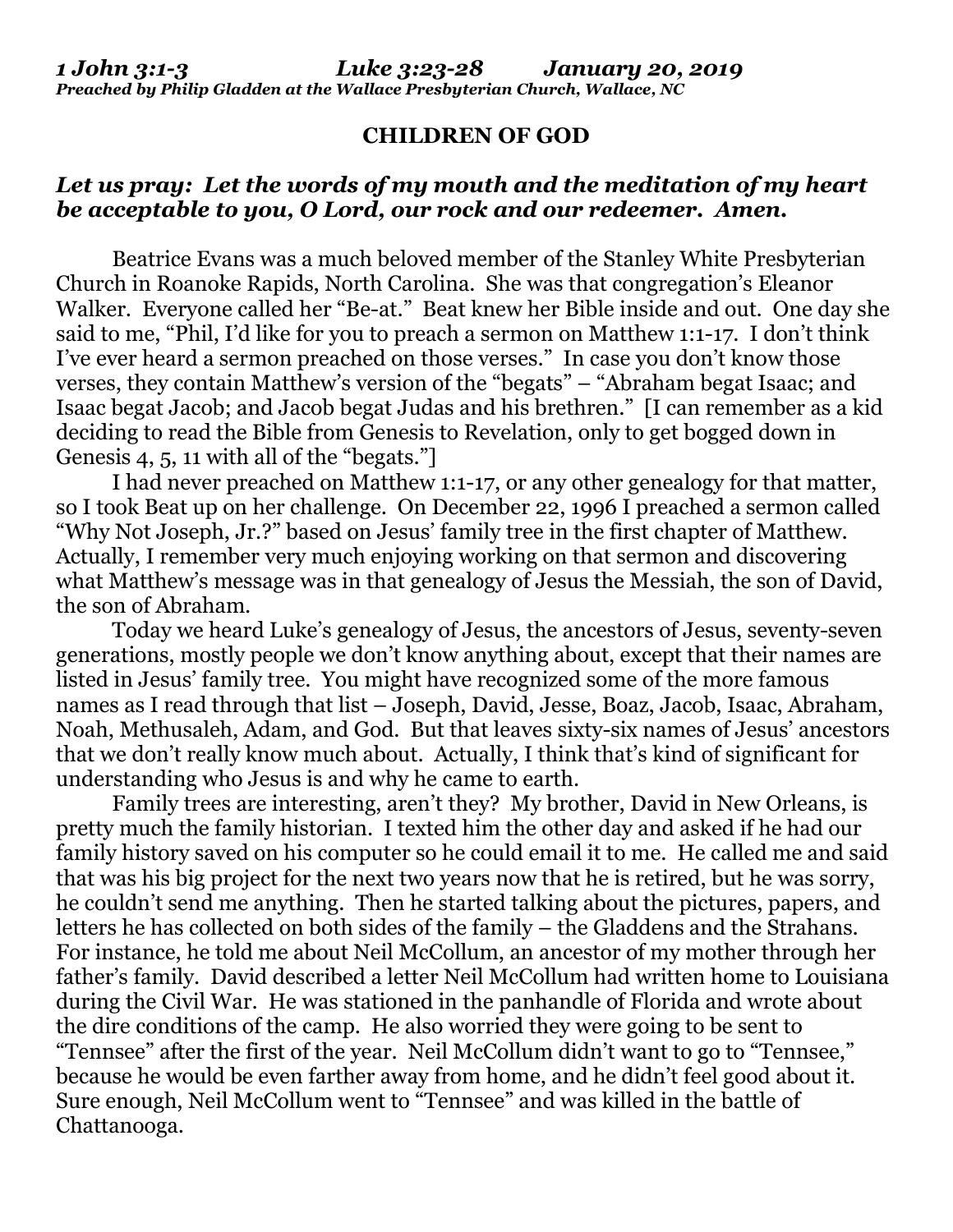Anyway, family trees are interesting, with their twists and turns and knots and bumps. When I called my grandfather in New Orleans and told him I was going to seminary, that dyed-in-the wool, Presbyterian elder and clerk of session said, "We've never had a preacher in the family before. But you know what they say . . . if you look back far enough in anybody's family tree, you'll find a preacher and a horse thief!" I didn't know if I had been complimented or not – then my grandfather laughed and said, "I'm happy for you!" But his words are probably true – you can find all sorts of characters in family trees.

That's one of the interesting things about the genealogies of Jesus in both Matthew and Luke. Neither one of them has been cleaned up for publication. The skeletons in the closet are there for everybody to see. In a sense, that's something we have in common with Jesus and he with us, as I talked about in last Sunday's sermon. Woven in with kings and leaders of God's people and prophets, you can read about less stellar ancestors and people who are pretty much anonymous. And yet, that doesn't take away from the importance of Jesus' family tree and its meaning for his life and the meaning for our faith.

You see, while Matthew traces Jesus as far back as Abraham, Luke takes us all the way back to the beginning, to Adam and ultimately to God himself. The two genealogies have a deep theological purpose for the gospel writers, even more than any historical purpose. Matthew is intent on demonstrating that Jesus is the Jewish Messiah, the fulfillment of the Hebrew prophecies. That doesn't mean Matthew thinks Jesus came only for the Jews, but that is the emphasis in his gospel.

But Luke paints a different portrait by tracing Jesus' roots all the way back to Adam. Luke's gospel is, in the words of the angel to the shepherds out in the fields keeping watch over their flocks by night, "good news of great joy for all the people." And, in fact, Luke's gospel plays out that message, as we read the stories of the outcasts and the marginalized, the women and Samaritans and lepers and tax collectors and prodigals, responding to Jesus' invitation to salvation. And we can continue that story right on into our day – in a very real sense, we are included in that family tree, ordinary people like you and me.

So, let's think about that question, "Why not Joseph, Jr.?" My father's name was Addley Hogan Gladden, Jr. Actually he was "III." His grandfather was named after his own uncle, General Adley Hogan Gladden, who was killed in the Battle of Shiloh in "Tennsee" in April 1862. My mom told me once that when she was pregnant with my big brother, she worried about having to name him Addley Hogan Gladden IV, but she didn't want to be the one to break the line. She said when she woke up in her hospital bed after delivering my brother, she found a telegram from her mother-in-law. The telegram said, "Welcome to David Addley Gladden!" My mom said she was relieved that my dad had signed the birth certificate!

So names are important! Why not Joseph, Jr.? After all, in that list of seventyseven ancestors, that distinguished name of Joseph appears three times. It's not quite as famous as David or Isaac or Jacob or Abraham, but Joseph appears more often in the list than any other name. But you know the answer to the question, "Why not Joseph, Jr.?" Because the angel Gabriel told his parents to name him Jesus, and that's what they did when they dedicated him in the temple eight days after he was born. If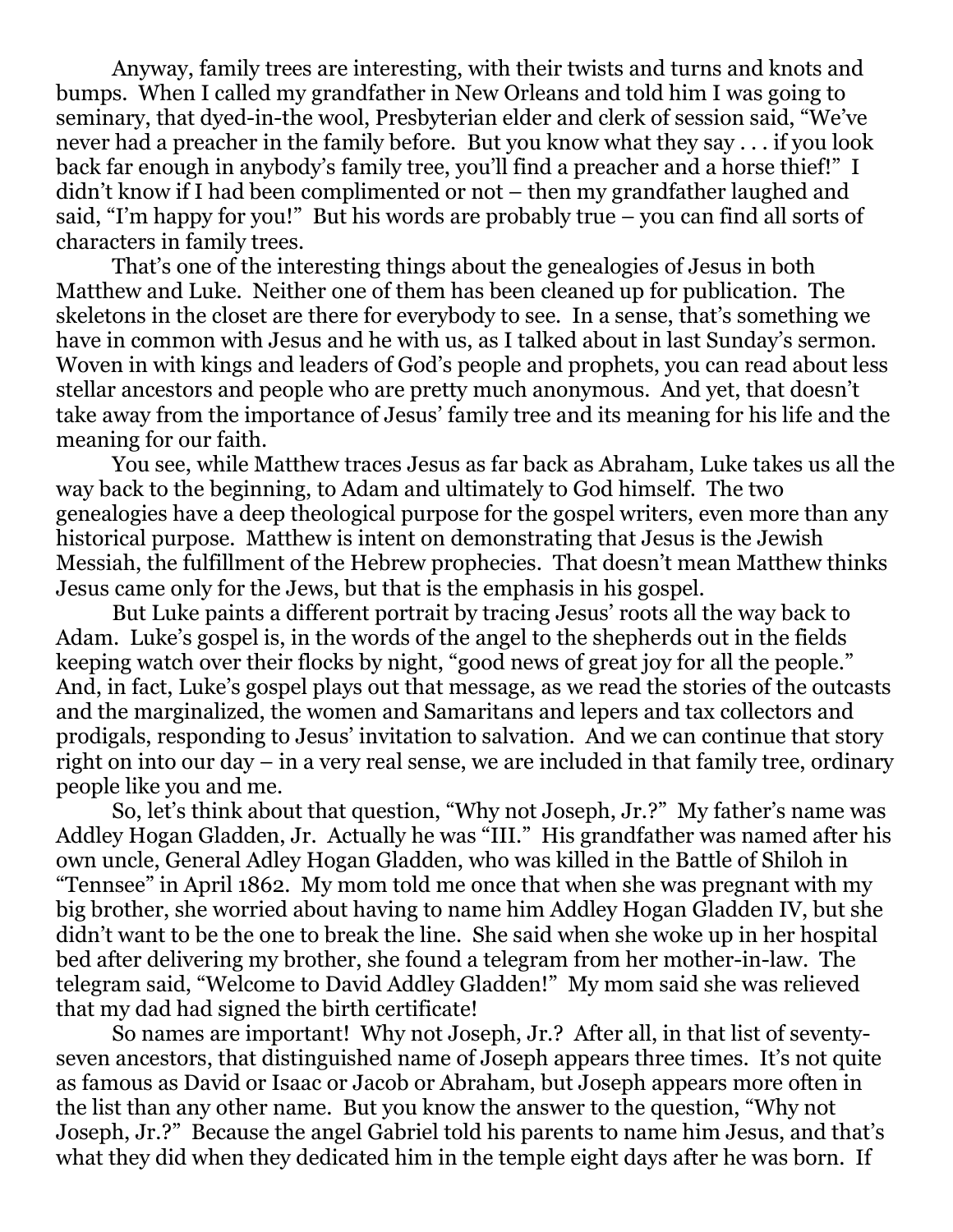you cross-check with Matthew 1:21, you find out from the angel that "she will bear a son, and you are to name him Jesus, for he will save his people from their sins." And so he did – and so he does – Jesus/Joshua/God saves/salvation!

Here in the South, as you well know, especially if you have moved here from somewhere else, you're most likely to be asked by someone who is meeting you for the first time, "Who are your people?" That's a way to get a handle on who you are, to start building a relationship. When we began our ministry at the Littleton Presbyterian Church up in Halifax County, in a town of about eight hundred people, the distinguished retired bank president and church elder pulled me aside and said, "Littleton is a small town. Don't ever say anything bad about anybody to anybody. The person you're talking to is probably related to them." I thought that was good advice. Then Robert said, "And don't ever say anything good about anybody." I must have looked puzzled, because he said, "The person you're talking to might be mad at that other person and then get mad at you." He could only keep from laughing for so long! I guess he took pity on me as I was trying to figure out how to relate to the people in Littleton, North Carolina.

What I'm trying to say is, Luke's family tree tells us something important about being children of God. In a sense, we can all trace our roots back to "child of Adam, child of God." But even more important than that is the family relationship we have with Jesus Christ, our brother in the faith. We heard Geneva read these wonderful words from 1 John 3: "See what love the Father has given us, that we should be called children of God; and that is what we are. . . Beloved, we are God's children now; what we will be has not yet been revealed. What we do know is this: when he is revealed, we will be like him, for we will see him as he is." (1 John 3:1-2)

The apostle Paul makes the same point in his letter to the Christians in Galatia: "for in Christ Jesus you are all children of God through faith. As many of you as were baptized into Christ have clothed yourselves with Christ. There is no longer Jew or Greek, there is no longer slave or free, there is no longer male and female; for all of you are one in Christ. And if you belong to Christ, then you are Abraham's offspring, heirs according to the promise." (Galatians 3:26-29)

Luke's family tree of Jesus links Jesus back through King David (in fulfillment of the promise), all the way back to Adam. And if we look at how the line runs the other way, Luke tells us that Jesus' family line runs from God, the father of Adam, through all of humanity, down to Jesus, who stands in solidarity with all humankind, including you and me, regular, ordinary people.

And those family ties are so important. There's an interesting, if not somewhat troubling, story about Jesus and his family in the gospels of Matthew and Mark. Jesus was at home when some people in the crowd told him, "Your mother and your brothers and sisters are outside asking for you." Jesus looked at all of the people sitting around him and said, "Here are my mother and my brothers! Whoever does the will of God is my brother and sister and mother." (Mark 3:31-35; Matthew 12:46-50)

That sounds like a pretty harsh story, doesn't it? But Jesus is talking about the family ties that bind us together as brothers and sisters in Christ, that tie us to the family tree of faith that goes all the way back to Adam, all the way back to God. And